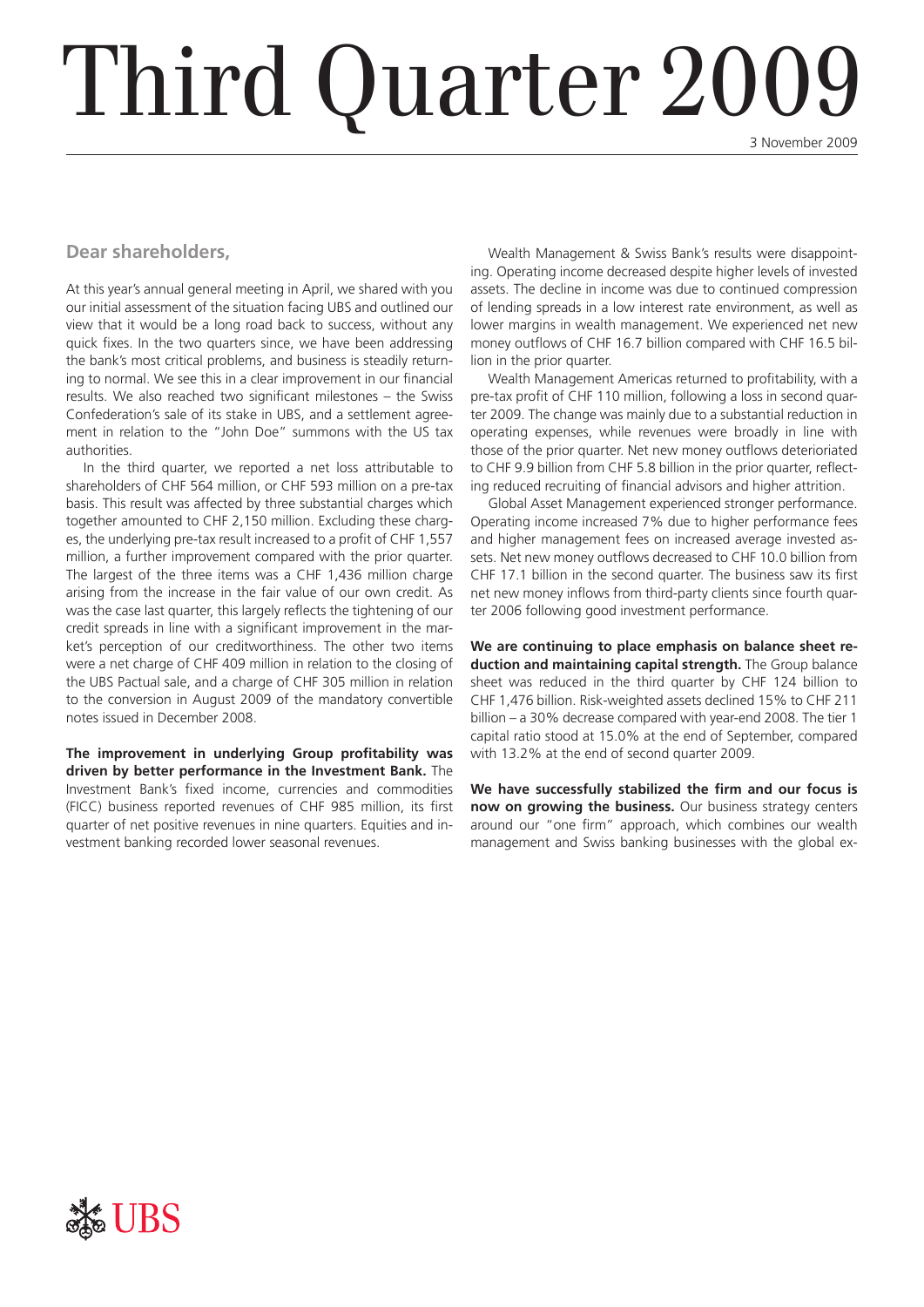pertise of our Investment Bank and our institutional asset management business. We will be presenting details of our new overall group strategy and that of each of our operating divisions at our Investor Day on 17 November 2009. We intend to focus on building our capital strength and on de-risking our balance sheet for several quarters to come. Our intention is to establish UBS as one of the world's strongest and most resilient financial institutions. We believe that this is in the best interests of our clients and shareholders and is consistent with the expectations of our prudential regulators. We likewise believe that this approach is critical to developing our wealth and asset management businesses, our advisory businesses, and our trading operations.

**We have resolved two key matters that were negatively affecting the business.** We reached a settlement with the US tax authorities in relation to the "John Doe" summons matter. This enabled us to advance the process of putting behind us one of the most difficult episodes in our history. As a mark of the benefit that the settlement had on UBS, the Swiss Government decided that it would exit its investment in UBS. Resolution of these items is having a profound impact on the levels of trust placed in us by clients and shareholders, on staff morale, and on our efforts to rebuild confidence in our company.

**Outlook** – Having stabilized the bank's financial condition and resized the business, we expect to see further progress in restoring the underlying profitability of the business in future quarters, particularly in 2010. However, this progress will depend on market and other factors. The early part of 2010 should reflect the full impact of 2009's cost reductions. We do not expect an immediate recovery in client net new money flows, and the impact of low interest rates on net interest income continues to hold back revenues, especially in Wealth Management & Swiss Bank. We expect the Investment Bank's performance to continue to improve into 2010, but its fourth quarter results will likely reflect the early stage of its recovery. In addition, based on current conditions, we expect another own credit charge in the fourth quarter as a result of further tightening of our credit spreads.

3 November 2009

Yours sincerely,

UBS

 $ML_{p}N-$ 

Kaspar Villiger **Oswald J. Grübel** 

of givilar

Chairman of the BoD Group Chief Executive Officer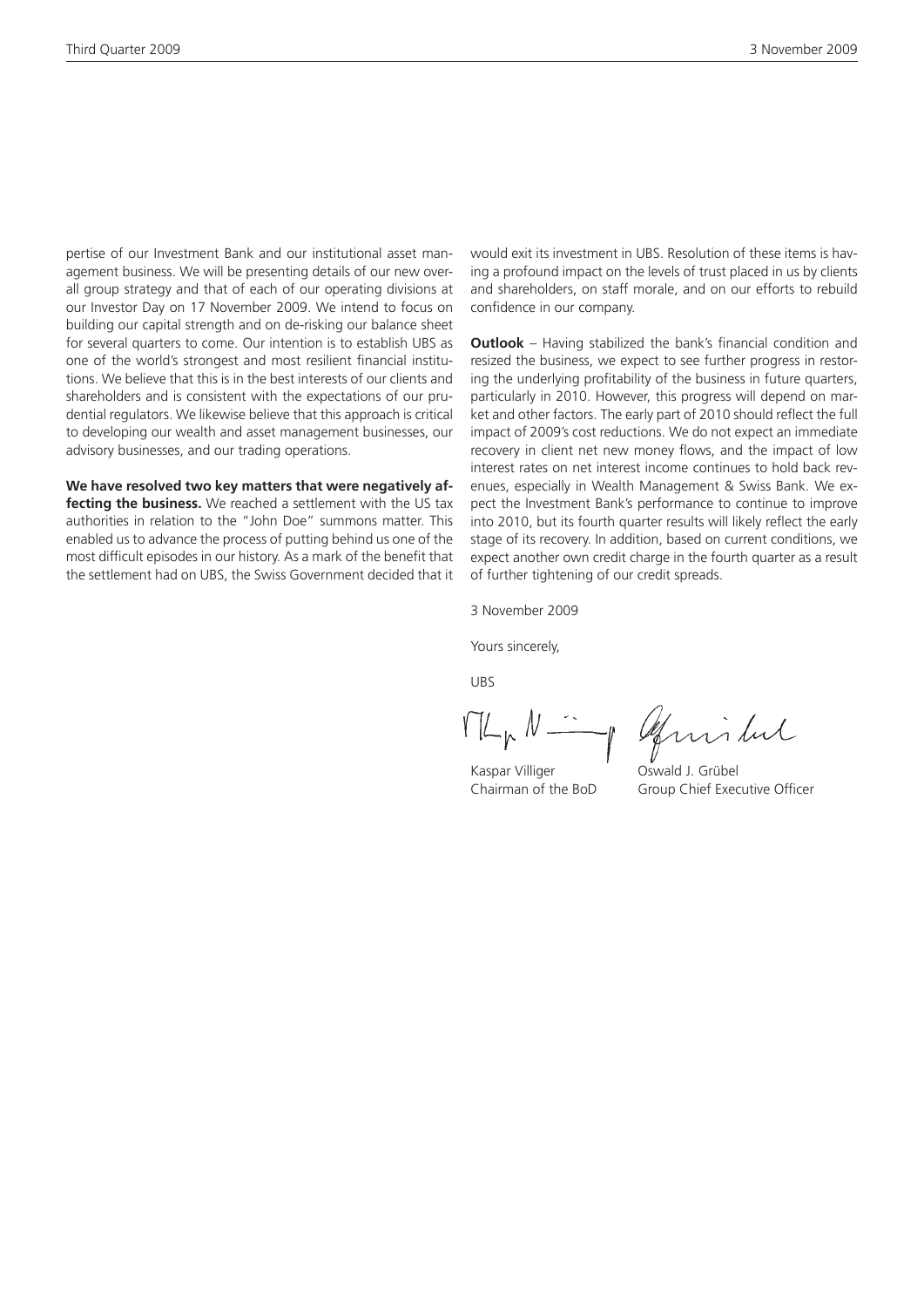## 3Q09 UBS key figures



#### **Group results**

|                                                                              | As of or for the quarter ended |         |         | % change from |      | Year-to-date |           |
|------------------------------------------------------------------------------|--------------------------------|---------|---------|---------------|------|--------------|-----------|
| CHF million, except where indicated                                          | 30.9.09                        | 30.6.09 | 30.9.08 | 2009          | 3008 | 30.9.09      | 30.9.08   |
| Operating income                                                             | 5.766                          | 5.770   | 5.543   |               | 4    | 16.506       | 5.493     |
| Operating expenses                                                           | 6.359                          | 7.093   | 6.036   | (10)          |      | 19.980       | 21,993    |
| Operating profit before tax (from continuing<br>and discontinued operations) | (593)                          | (1.316) | (493)   | 55            | (20) | (3.456)      | (16, 321) |
| Net profit attributable to UBS shareholders                                  | (564)                          | (1,402) | 283     | 60            |      | (3,941)      | (11, 729) |
| Diluted earnings per share (CHF) <sup>1</sup>                                | (0.15)                         | (0.39)  | 0.09    | 62            |      | (1.09)       | (4.42)    |

| <b>Balance sheet and capital management</b> |                 |                                |               |  |  |  |  |  |
|---------------------------------------------|-----------------|--------------------------------|---------------|--|--|--|--|--|
| CHF million, except where indicated         |                 | As of or for the quarter ended | % change from |  |  |  |  |  |
|                                             | 30.9.09         | 30609                          | 2009          |  |  |  |  |  |
| Total assets                                | 1.476.053       | 1.599.873                      |               |  |  |  |  |  |
| Equity attributable to UBS shareholders     | 39.536          | 33.545                         |               |  |  |  |  |  |
| BIS total ratio (%) <sup>2</sup>            | 19 <sub>4</sub> | 17.7                           |               |  |  |  |  |  |
| BIS risk-weighted assets <sup>2</sup>       | 210.763         | 247.976                        |               |  |  |  |  |  |
| BIS tier 1 capital <sup>2</sup>             | 31,583          | 32,640                         |               |  |  |  |  |  |

#### **ARE101 Key performance indicators3**

| <b>Ney performance indicators</b>         |         | As of or for the quarter ended |         | Year-to-date |         |
|-------------------------------------------|---------|--------------------------------|---------|--------------|---------|
|                                           |         |                                |         |              |         |
| CHF million, except where indicated       | 30.9.09 | 30.6.09                        | 30.9.08 | 30.9.09      | 30.9.08 |
| Performance                               |         |                                |         |              |         |
| Return on equity (RoE) (%)                |         |                                |         | (15.6)       | (44.4)  |
| Return on risk-weighted assets, gross (%) |         |                                |         | 9.3          | 2.5     |
| Return on assets, gross (%)               |         |                                |         | 1.4          | 0.4     |
| Growth                                    |         |                                |         |              |         |
| Net profit growth $(\%)^4$                | N/A     | N/A                            | N/A     | N/A          | N/A     |
| Net new money (CHF billion) <sup>5</sup>  | (36.7)  | (39.5)                         | (83.6)  | (91.1)       | (140.2) |
| Efficiency                                |         |                                |         |              |         |
| Cost/income ratio (%)                     | 106.1   | 115.2                          | 102.3   | 109.4        | 355.9   |
| Capital strength                          |         |                                |         |              |         |
| BIS tier 1 ratio $(\%)^2$                 | 15.0    | 13.2                           |         |              |         |
| FINMA leverage ratio (%) <sup>2</sup>     | 3.51    | 3.46                           |         |              |         |

Footnotes: 1 Refer to "Note 8 Earnings per share (EPS) and shares outstanding" in the financial statements of the third quarter 2009 report. 2 Refer to the "Capital management" section of the third<br>quarter 2009 report. 3 F